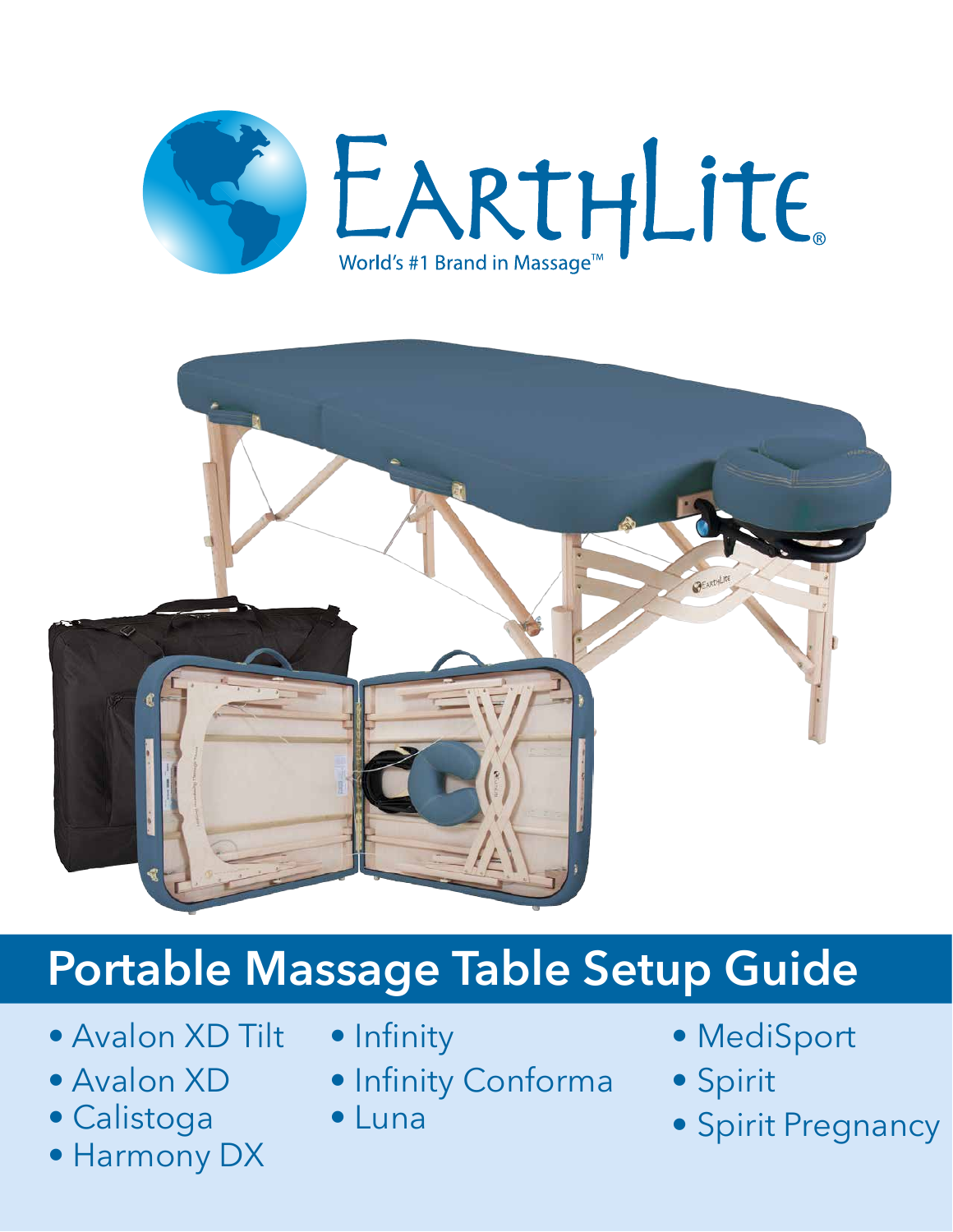Congratulations on your portable massage table purchase. This setup guide will assist you in each step of the setup process.



Prop your table upright onto the rubber feet and unlock both latches.



Open the table until you feel a slight resistence coming from the cables.



Make sure that none of the cables are tangled around the legs, this will prevent the table from opening completely.

Open all four legs of the table to full extension. Straighten the table as much as possible.

## Standing The Table Up



While the table is on its side, grab both handles, and place one foot in front of the edge of a bottom leg in order to prevent the table from sliding or folding.



Pull the table toward you while keeping the leg in position with your foot. Once the table is tilting upward, you can release your foot from the leg.



Once the table is standing, ensure that the table top is flat and the legs are fully extended.

If the table wont go flat, double check underneath the table to make sure the cables are free and clear from entaglement.

**\*Earthlite portable massage tables are designed to be flat when cables are completely taut. Due to this, you may notice a slight peak in the table top before your client rests fully on the table.**

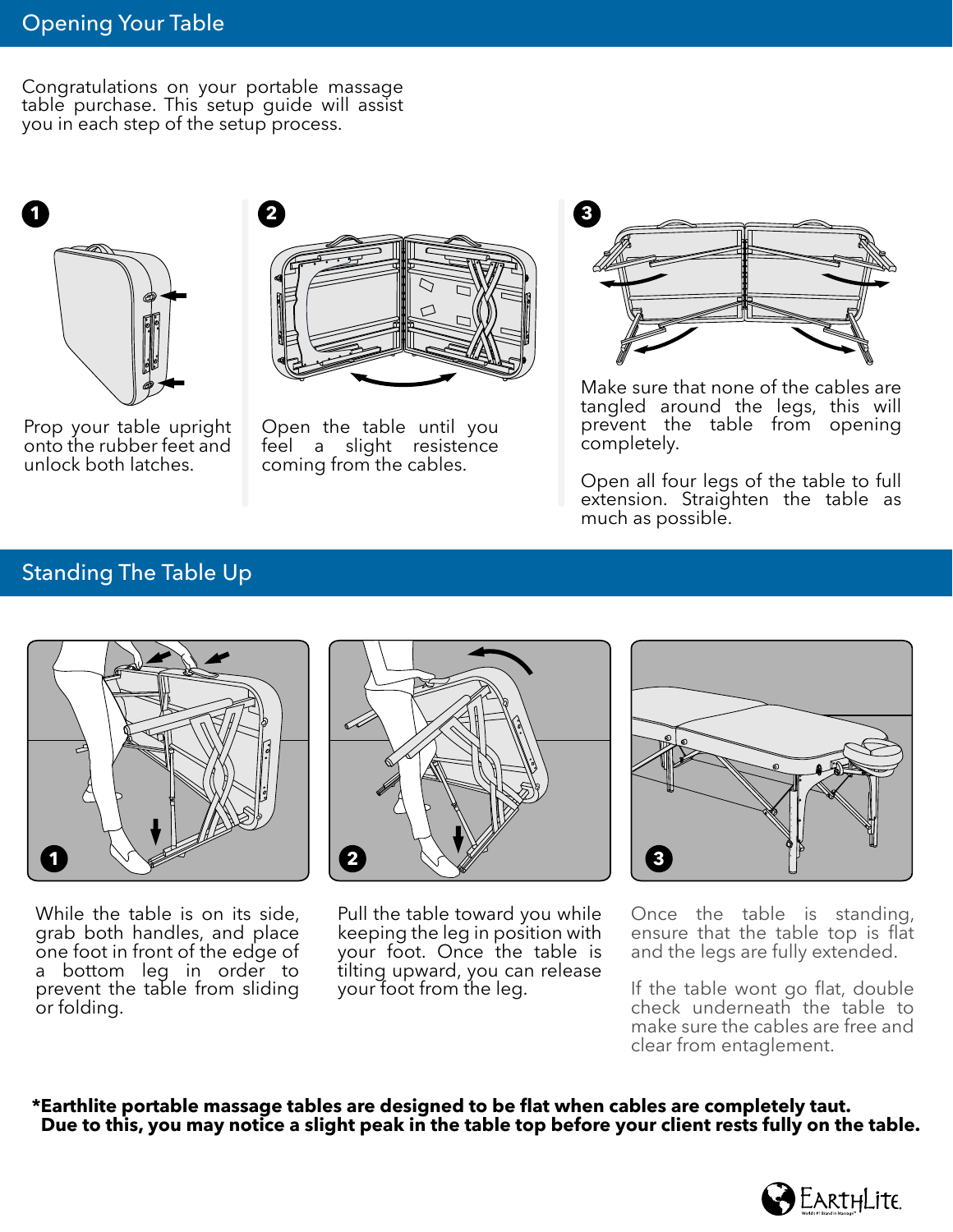### Height Adjustment

Lean the table on its side and adiust the legs to a desirable height with the following steps. Assure all the legs are adjusted to the same level. When one side is adjusted, flip the table over and conduct the same steps on the remaining legs.

The height on your massage table can be adjusted by approximately 10" in additional height, depending on which model of table you purchased.



### FacePillows & Platforms

The following steps will show the versatility of each style of platform, and guide you through mounting the platform to your table .



Remove the platform and FacePillow from the velcro strips under the table bed. **1 2 3**



Release the handle and extend the dowels outward. Lock the handle after the platform is set to the desired level.



Insert the dowels into the wooden table outlet, and place the headrest cushion onto the platform.





**2** Place the leg at the new desired height location and back over the metal thread.

**1** Loosen the rubber knob by turning it counter clockwise, and seperate it from the leg and frame.